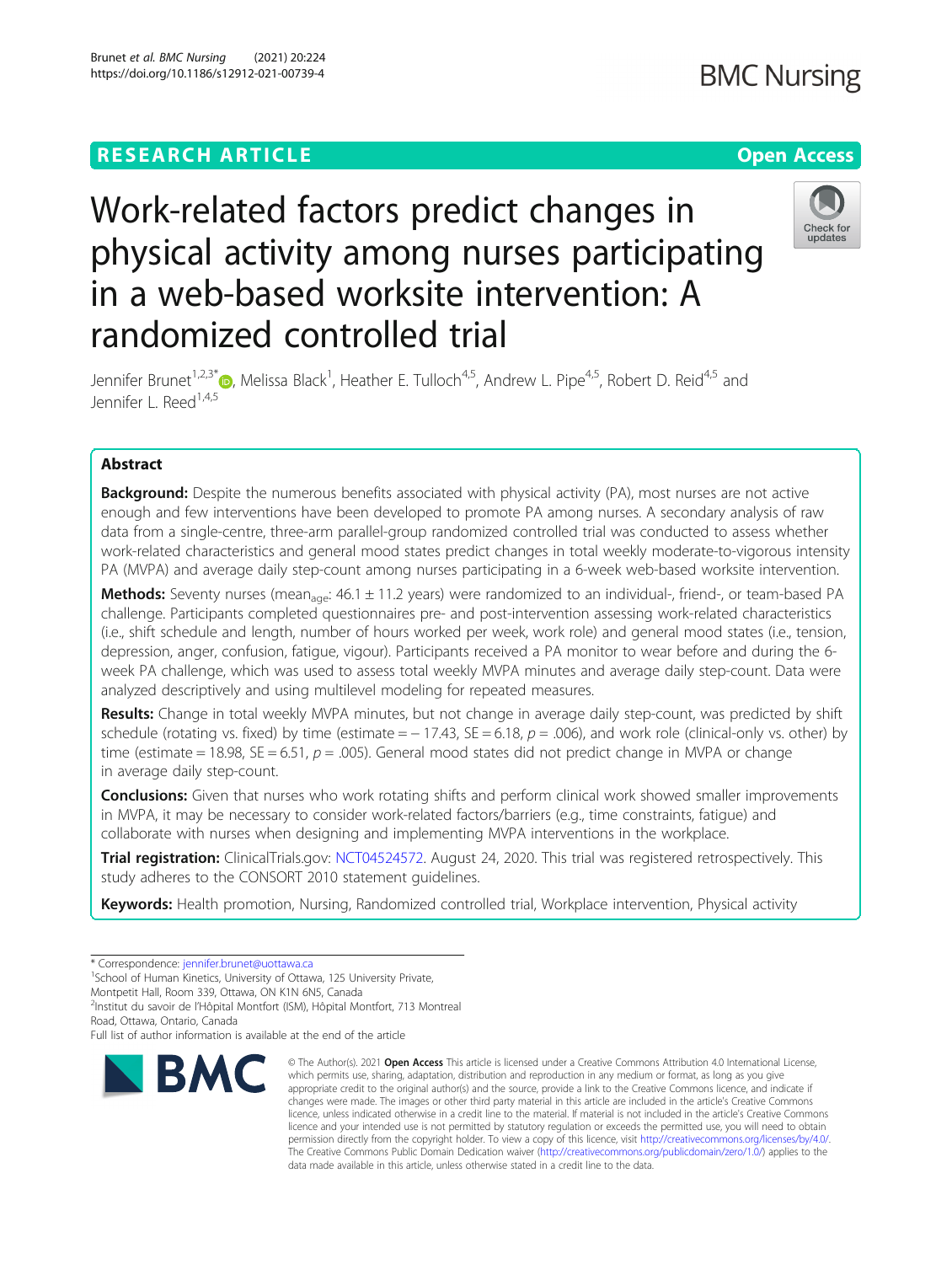#### Background

Although nurses play important and valued roles in society, they do so at considerable cost to their physical and mental health. Studies indicate that many nurses have poor health outcomes and risk factors, including excess weight, high cholesterol, hypertension, diabetes, anxiety, depression, back problems, and arthritis  $[1-3]$  $[1-3]$  $[1-3]$ . Many investigations also suggest that nurses experience poor mental health [[1,](#page-11-0) [3](#page-11-0), [4\]](#page-11-0), with several studies showing elevated levels of depression, emotional distress, and stress among nurses [\[2,](#page-11-0) [5](#page-11-0)–[7](#page-11-0)]. Poor physical and mental health may lead nurses to be absent from work. A national survey found that 61% of nurses working in Canada took time off work for health reasons  $[3]$  $[3]$ , and more than 24,000 (9%) were absent each week [\[8](#page-11-0)]. Experts estimate that health-related absenteeism among nurses costs the Canadian healthcare system nearly 1 billion dollars annually [\[8](#page-11-0)]. Yet, most healthcare efforts are focused on patient-care, and nurses who play a pivotal role in providing such care, receive limited support to prevent and manage the potential negative health consequences of nursing.

There is clear evidence that regular physical activity (PA) is associated with improved physical and mental health in the general population [[9,](#page-11-0) [10](#page-11-0)]. Regular PA is also associated with improved work capacity and lower rates of employee burnout among healthcare workers [[11,](#page-11-0) [12\]](#page-11-0). Although nurses' personal health and workplace engagement could be supported and improved by regular PA, many report engaging in little to no PA [[2](#page-11-0), [13](#page-11-0)–[15\]](#page-11-0). A commonly accepted and converging viewpoint is that promoting regular PA among nurses may encourage nurses to promote regular PA among their patients while also helping to enhance their own physical and mental health [[16](#page-11-0)].

Several systematic reviews indicate that a variety of interventions (e.g., supervised exercise programs, behavioural support, PA counselling) designed to promote PA behaviour in the general population can be effective at increasing PA levels [[17](#page-11-0)–[19](#page-11-0)]. However, traditional interventions require participants to attend scheduled PA sessions at a facility, which may not be feasible or acceptable for nurses who work long shifts (e.g., 12 h) and/or rotating shifts (i.e., working a combination of days, evenings, and/or nights). The demanding characteristics of nursing roles may help to explain why, of the few interventions designed to promote PA behaviour among nurses, most were ineffective at increasing PA levels [[20](#page-11-0)]. Web-based interventions delivered in the workplace may be particularly beneficial as they offer simple and flexible approaches to promoting PA behaviour by helping to address common barriers (e.g., lack of time, fatigue) nurses face when attempting to participate in PA.

There remains a need to better understand how workrelated characteristics associated with nursing roles (e.g., long shifts, rotating shifts, high total hours per week, and clinical responsibilities) might impact nurses' responses to interventions delivered in the workplace. While performing clinical duties, nurses are often highly physically and emotionally involved in providing care to their patients and perceive their work as highly taxing [[7,](#page-11-0) [21\]](#page-12-0). These nurses, in turn, may be less likely to make changes to their PA behaviour especially if they lack confidence that they will have sufficient time or energy to make such changes. Nurses who report higher levels of stress also engage less in self-care behaviours, including PA [\[22\]](#page-12-0). Additionally, low energy may be a barrier to PA change in nurses who work longer shifts or rotate between working days, evenings, and nights. These characteristics have been associated with lower PA levels [\[2](#page-11-0)]. Research examining the assertion that nurses with more taxing work-related demands are less likely to change their PA behaviour would provide valuable insights to inform the development of interventions tailored to the needs of these potentially at-risk nurses. If work-related demands are, in part, the reason that nurses respond poorly to PA interventions delivered in the workplace, such knowledge will help to identify nurses who face specific challenges in changing their PA behaviour. Strategies and modes of intervention may need to differ according to the varying shift lengths, shift schedules, work hours, and work responsibilities of particular nurses.

It is important, however, to not limit the analysis of predictors of PA change solely to work-related characteristics as these may be difficult to change. There is growing research interest in the relationships of affect and mood with PA behaviour. It has been shown that affective states (e.g., pleasure/displeasure, tension/relaxation, sluggishness/excitement, depression) predict future PA behaviour within the general population [[23](#page-12-0), [24\]](#page-12-0). Although the importance of PA-induced changes in affect should not be overlooked, whether general affective states predict PA behaviour has received relatively little attention, and most researchers have considered affect as an outcome of PA. In the few studies that have examined general affective states as predictors of PA behaviour [[25](#page-12-0)–[27\]](#page-12-0), affective states were found to predict PA behaviour. Emerson and Dunsiger [[26](#page-12-0)] showed that those experiencing a positive mood unrelated to PA participation were more likely to be active later that same day. These findings support observations that individuals may be more likely to engage in health promoting behaviours when their mood is more positive [see [24,](#page-12-0) [28\]](#page-12-0). As such, it is possible that positive affective states may also predict nurses' response to a workplace PA intervention whereby nurses with greater mood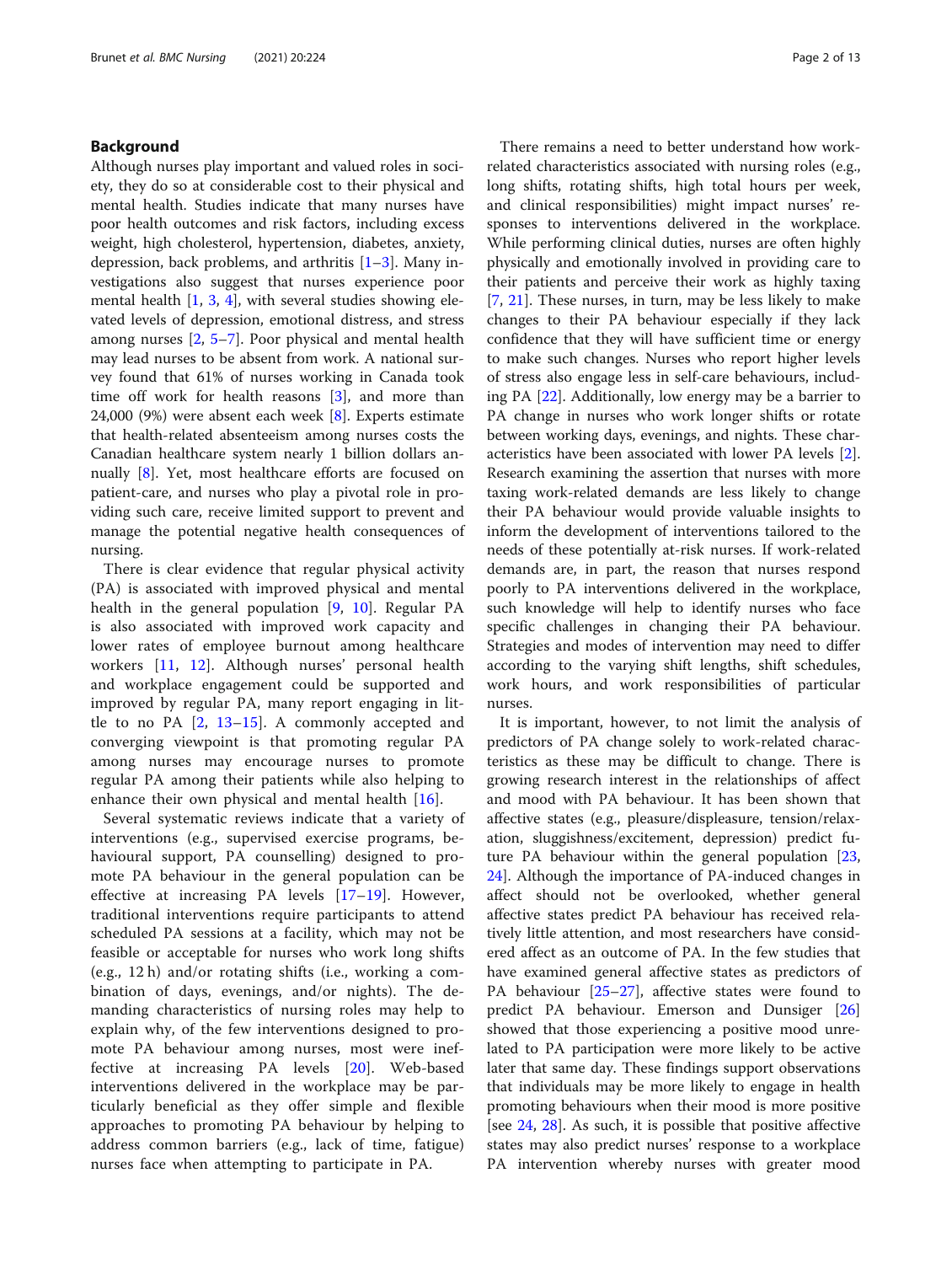disturbances (i.e., those who feel tense, depressed, angry, confused, and fatigued, and who are lacking vigour) may be less likely to change their PA behaviour.

#### Study aims

Whilst studies examining correlates of PA behaviour among nurses have been published [e.g., [2,](#page-11-0) [29\]](#page-12-0), studies specifically examining predictors of PA behaviour among nurses who have been recruited and enrolled into a workplace intervention are sparse. Considering that worksite interventions have been shown to be effective at promoting PA behaviour [\[30](#page-12-0), [31\]](#page-12-0), studies need to move beyond testing intervention effectiveness to examine confounding factors that may increase or decrease intervention effectiveness (e.g., work-related characteristics, mood states). The current study is a secondary analysis of raw data from a parallel-randomized controlled trial (RCT) assessing the impact of a web-based worksite intervention on PA behaviour and cardiovascular health among nurses working in a tertiary-care cardiovascular institute [[32\]](#page-12-0). A web-based worksite intervention strategy was chosen to address common barriers to PA, including lack of time and fatigue [[33](#page-12-0), [34\]](#page-12-0), that may be exacerbated by the long hours and irregular shifts of nurses [[35](#page-12-0)]. The purpose of this study was to assess whether work-related characteristics (i.e., number of hours worked per week, shift schedule, shift length, work role) and mood states (i.e., tension, depression, anger, confusion, fatigue, vigour) predicted changes in total weekly moderate-to-vigorous intensity PA (MVPA) and average daily step-count among nurses who participated in a 6-week web-based worksite intervention. We hypothesized that certain job characteristics, namely working non-clinical roles, fewer hours, a fixed shift schedule, and shorter shifts, and having better general mood states would predict greater increases in MVPA minutes and step-count during the intervention.

#### Methods

#### Study design

This study was a single-centre, parallel-group, RCT designed to compare the effects of three interventions on PA behaviour and cardiovascular health indicators. The study protocol was approved by the University of Ottawa Heart Institute Research Ethics Board (Protocol No. 20130429) and was retrospectively registered in the ClinicalTrials.gov database (No. NCT04524572) on August 24, 2020. All participants provided written informed consent prior to participating in any studyrelated activities. The Consolidated Standards of Reporting Trials (CONSORT) 2010 Statement ([http://](http://www.consort-statement.org/consort-2010) [www.consort-statement.org/consort-2010](http://www.consort-statement.org/consort-2010)) was followed while writing this manuscript, and the

completed CONSORT checklist can be found in Supplemental File [1.](#page-11-0)

#### Participants

Registered nurses were recruited from September to November 2013 via posters distributed throughout the University of Ottawa Heart Institute, and announcements during nurse-attended meetings and morning rounds. Nurses who were non-ambulatory, unwilling to wear an accelerometer, did not have access to the Internet, and/ or were unable (or unwilling) to provide written informed consent were excluded. Also, nurses who were pregnant or lactating, unable to read and understand English, had medical contraindications to exercise, and/ or already using an activity monitor to track their PA levels were not eligible to participate in the trial.

#### Assessments and procedures

Participants met with research staff to provide written informed consent, complete baseline self-report measures, and have their resting blood pressure, resting heart rate, and anthropometric measurements recorded. At this time, participants received a Tractivity® activity monitor (Tractivity<sup>®</sup>, Vancouver, BC) and were then randomized to one of the three intervention groups. Following the 6-week intervention phase, participants met with research staff, who were blinded to participants' group assignment, to complete follow-up self-report measures and have their resting blood pressure, resting heart rate, and anthropometric measurements recorded. These assessments are described in detail elsewhere [see [32](#page-12-0) ] .

Work-related characteristics were assessed at baseline by having participants self-report average length of shifts worked, shift schedule (day, night, rotating), number of hours worked per week, and their role (clinical, research, clinical plus research, managerial, managerial plus clinical). For the analyses, dummy variables were created for variables with more than two categorical response options as in past studies [[2\]](#page-11-0). Shift sch edule was dichotomized as  $0 = fixed$  day or fixed night shifts vs.  $1 =$ rotating shifts. Role was dichotomized as 0 = clinicalonly vs. 1 = any combination of clinical, managerial, and research to reflect typical area-specific workload (i.e., nurse-to-patient ratio) and type of work performed in these roles. Shift length was dichotomized as  $0 =$  primarily shifts of 8 h vs.  $1 =$  primarily shifts of 12 h.

General mood states were assessed at baseline by having participants complete the Profile of Mood State s [PO MS; [36\]](#page-12-0). The POMS is a 65-item scale that assesses six different mood states (i.e., tension, depression, anger, confusion, fatigue, vigo ur) over the previous 7 days using various adjectives, which participants rated on a 5 point Likert scale ranging from 0 ("*not at all*") to 4 ("extremely"). POMS scores have goo d internal reliability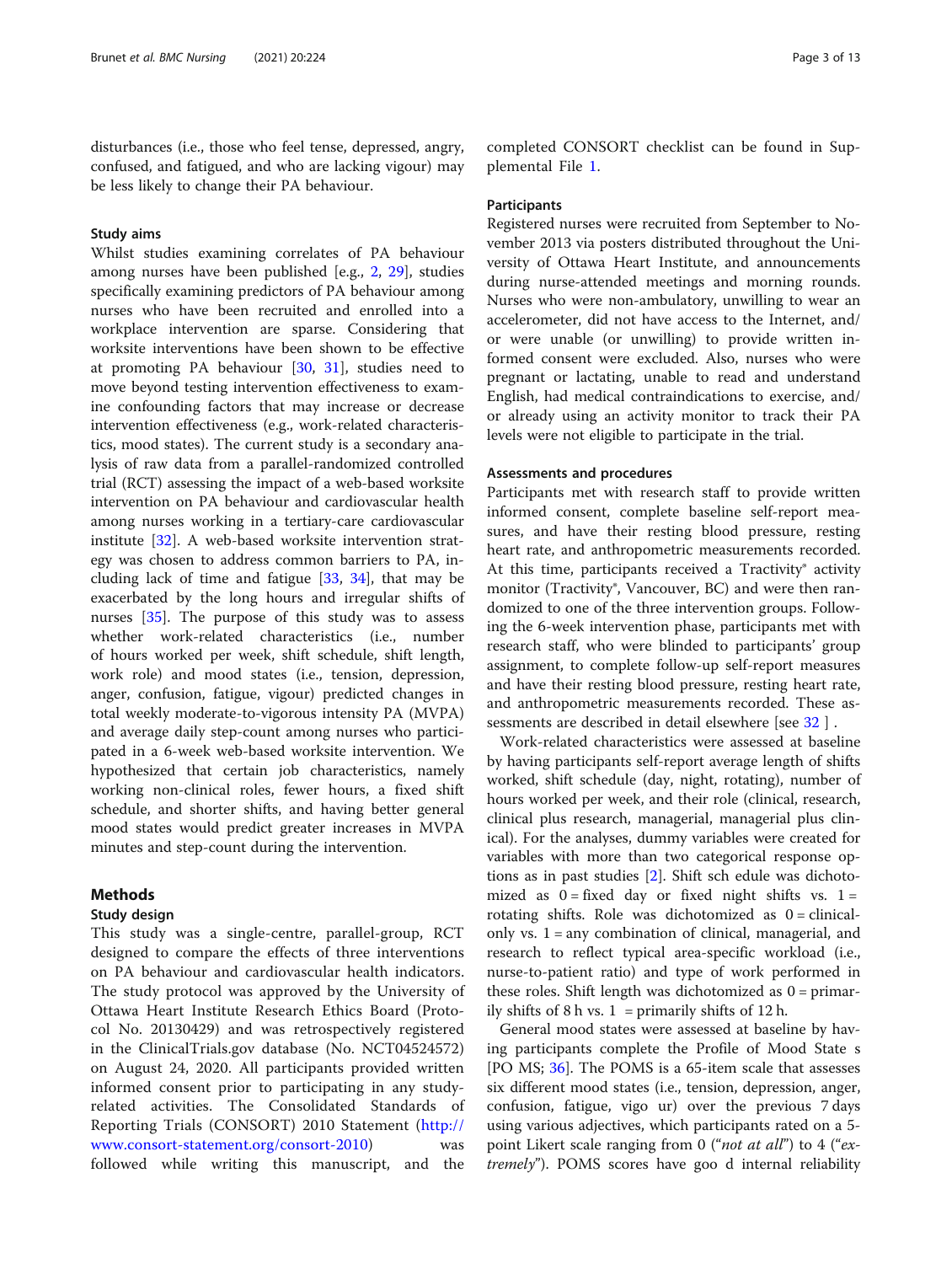and construct validity [[36](#page-12-0), [37](#page-12-0)]. Total mood disturbance and s ubscale scores (i.e., tension, depression, anger, fatigue, confusion, vigour) were analyzed as continuous variables and examined separately as predictors of total weekly MVPA minutes and average daily step-count.

The outcome variables of interest (i.e., total weekly MVPA minutes and average daily step-count) were assessed usin g a Tractivity® activity monitor. All participants were asked to wear the device on a continuous basis (i.e., daily from waking until bedtime and to remove it only when bathing or engaging in water-related activities) 1 week before participating in the intervention ('baseline phase' assessment) and throughout the 6-week interve ntion period ('intervention phase' assessment). Activity monitors were calibrated for stride length prior to the baseline assessment [see [32](#page-12-0) for futher details]. Participants uploaded their activity data at times and frequencies of their choosing t hroughout the intervention phase, and research staff uploaded participants' activity data into an online Tractivity® program prior to and at the end of the intervention phase.

The Tractivity® activity monitor data was used to calculate total weekly MVPA minutes and average daily step-count. First, downloaded data were screened to identify valid days. Data were considered valid and were included in the analysis if wear time was at least 10 h for any given day [[38\]](#page-12-0). Next, using activity monitor determined step-counts for valid wear days, total weekly MVPA minutes and average daily step-count were computed for the baseline phase and each week of the 6 week intervention. An established threshold-value of 100 steps per minute was used to identify minutes of MVPA [[39,](#page-12-0) [40](#page-12-0)]. For the purposes of this study, only bouts of MVPA lasting at least 10 minutes were included when calculating total daily weekly MVPA minutes [[41](#page-12-0), [42](#page-12-0)].

#### Intervention groups and randomization

Participants were randomized to one of three groups (i.e., individual-, friend-, or team-based PA challenge) by research staff in a 1:1:1 ratio using the "RAND" function of a software spreadsheet program (Excel, Microsoft, Washington, USA). Participants were then notified of their group assignment via email and had a Tractivity® web account created for them when they received their monitor. Those randomized to the individual challenge group were able to log onto their Tractivity® web account at any time during the intervention phase to track their own PA behaviour. Nurses in the friend challenge group were also able to log onto their Tractivity® web account at any time during the intervention phase to track their own PA behaviour, but they could also monitor the PA behaviour of one other anonymous participant. Nurses in the team challenge group were assigned to one of five teams; they were able to monitor their own

PA behaviour and compare the average PA behaviour of their team to the average of the other four teams. The main difference across the groups was thus the group size/composition with whom participants could compare their PA behaviour with.

#### Sample size

A post-hoc power analysis revealed that a sample size of 76 participants provides adequate power (1–β = .92) to detect significant differences in PA within and between groups of small magnitude (i.e., eta-squared value of .022 with an alpha of .05).

#### Data analysis

#### Preliminary analyses

Data were analyzed using SPSS (version 25; IBM Corp, Armonk, NY, USA). Initially, descriptive statistics were computed for the principal study variables. The data for total weekly MVPA minutes, average daily step-count, and baseline POMS scores (i.e., tension, depression, anger, fatigue, confusion, and total mood disturbance) were not normally distributed. A two-step approach was applied to normalize the data [see [32](#page-12-0) for futher details].

Next, two sets of multilevel models for repeated measures were estimated. First, unconditional multilevel growth models were estimated to summarize how total weekly MVPA minutes and average daily step-count changed over time. Time was expressed in a linear form (time) in an initial model and compared to an alternate model where time was expressed in a linear (time) and quadratic form (time squared). Models were estimated using Restricted Maximum Likelihood (REML) with an unstructured covariance error structure, which considers that no two pairs of observations are equally correlated. Models were then compared using the Aikaike's Information Criterion (AIC [\[43](#page-12-0)]) and the Bayesian Information Criterion (BIC [\[44](#page-12-0)]) to identify which form of change (i.e., linear or quadratic) gave the best model fit. Based on the AIC and BIC values, the optimal form retained for both outcomes was quadradic, suggesting change was nonlinear (see results below). Therefore, linear and quadratic terms of time were included in all subsequent models. Then, the fixed effects of group, group by time, and group by time squared were entered as predictors of total weekly MVPA minutes and average daily step-count. Both models revealed that group was not significantly related to initial levels or rate of change in total weekly MVPA minutes and average daily stepcount (see results below), meaning there was no significant differences between the groups at baseline or in terms of change throughout the intervention. Therefore, group factors were not included in subsequent models.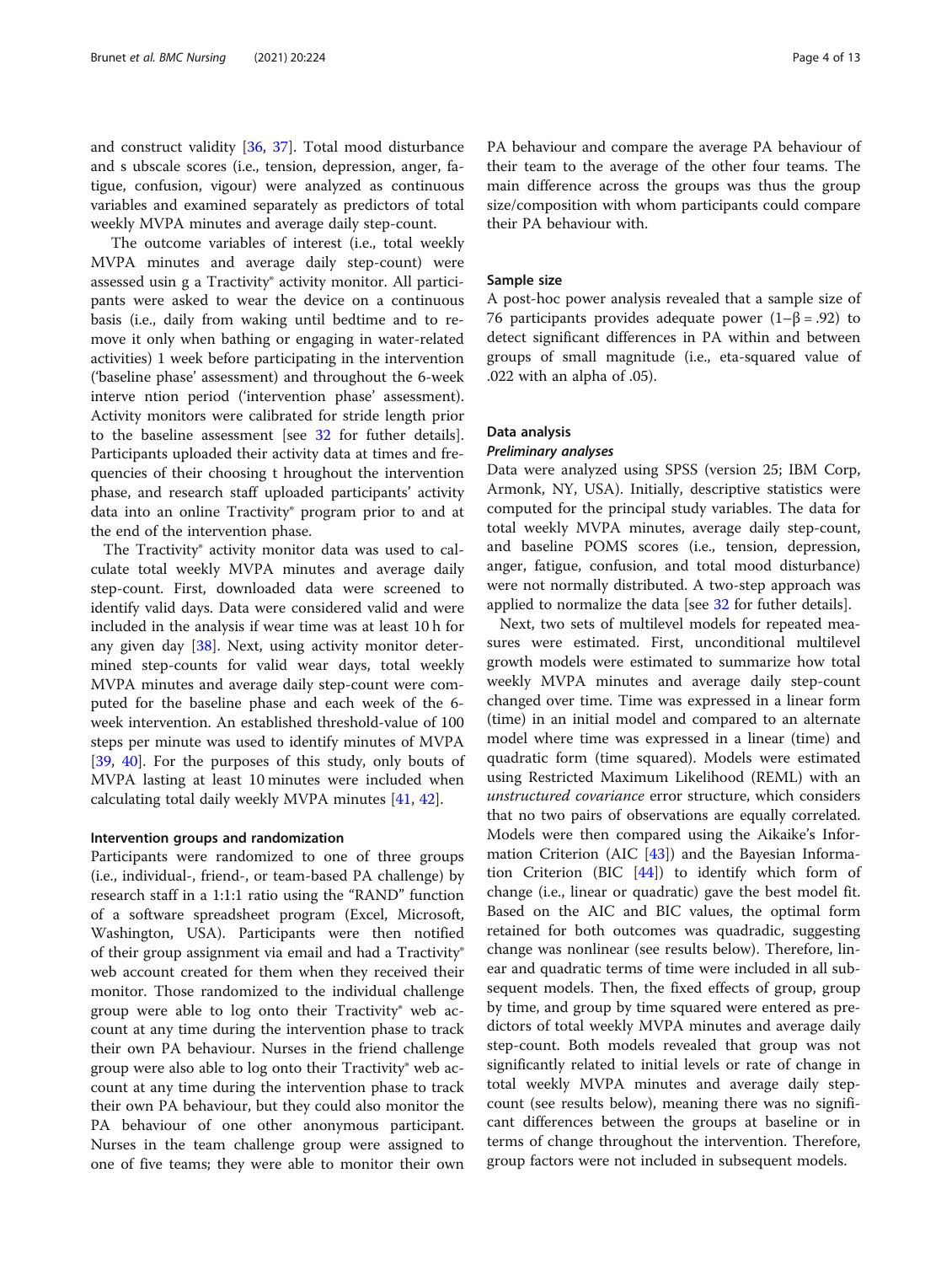#### Main analyses

The hypothesized predictive associations were examined by testing conditional multilevel models to account for the hierarchical structure of the data – repeated measurements nested within participants. A series of models were tested to explore systematic inter-individual differences in the intercept (representing baseline total weekly MVPA minutes and average daily step-count) and slopes (representing rate of change in total weekly MVPA minutes and average daily step-count). Specifically, POMS scores and work-related characteristics at baseline and their interaction with growth parameters (i.e., time and time squared) were entered as predictors of MVPA and step-count. Owing to limitations in sample size, each predictor and its interactions with growth parameters were tested in separate models to retain power.

#### Results

In total, 76 nurses were recruited and 75 were randomized (see Fig. [1](#page-5-0) for CONSORT flow chart). For this study, data from 70 participants (92%) who completed the 6-week intervention, and for whom data for all predictor variables of interest at baseline was available, were analyzed. Baseline characteristics of the analytical sample are provided in Table [1](#page-6-0) and characteristics of the full sample are available elsewhere [see [32](#page-12-0)]. In summary, participants were primarily female (97.1%), between the ages of 22 and 65 years  $(46.0 \pm 11.2 \text{ years})$ , and had a mean body mass index of  $27.3 \pm 5.5$  kg/m<sup>2</sup>. Most worke d day shifts (52.2%) in clinical positions without additional research or management responsibilities (69.6%).

The fixed estimates of our unconditional multilevel growth models indicated that there was a significant intercept (estimate = 35.84, SE = 4.63,  $p < .001$ ) and linear and quadratic slopes for total weekly MVPA minutes (linear estimate = 10.72, SE = 3.19,  $p = .001$ ; quadradic estimate =  $-2.16$ , SE = 0.53,  $p < .001$ ), indicating change over time in a curvilinear fashion, whereby an initial increase in MVPA minutes was followed by a decrease. In addition, the random effects indicated that there was significant inter-individual variability in MVPA minutes at baseline ( $p < .001$ ), and in the linear ( $p = .045$ ) and quadratic ( $p = .032$ ) rates of change over time (i.e., slopes). Analysis of daily step-count revealed a similar pattern. The intercept (estimate =  $8858.14$ , SE = 378.17,  $p < .001$ ) and the linear and quadratic slopes (linear estimate = 710.84,  $SE = 271.32$ ,  $p = .011$ ; quadratic estimate = − 166.49, SE = 45.48,  $p = .001$ ) were significant. The random effects of step-count indicated that there was significant inter-individual variability in the intercept  $(p =$ .002) and in the linear ( $p = .013$ ) and quadratic slopes  $(p=.006).$ 

In comparison to the unconditional multilevel models, the conditional multilevel models with significant predictors resulted in a reduction in − 2 Restricted Log Likelihood, AIC, and BIC values, indicating better fit and suggesting that addition of these predictors helped to explain significant inter-individual differences in total weekly MVPA minutes and daily step-count. Table [2](#page-7-0) contains the fixed effects associated with work-related predictors, whereas Table [3](#page-8-0) contai ns the fixed effects associated with mood states predictors. Overall, we found that work role and shift schedule predicted change in total weekly MVPA minutes but not change in average daily step-count, and that the mood states did not predict change in either outcome. Specifically, the interactions between work role and time (estimate = 18.98, SE = 6.51,  $p = .005$ ) and between work role and time squared (estimate =  $-2.99$ , SE = 1.07,  $p = .007$ ) were significant. To understand the nature of these associations, the interactions were probed by tests of simple slopes at specific values where  $0 =$  performing exclusively clinical duties and 1 = performing managerial or research responsibilities [see [45](#page-12-0), [46](#page-12-0)]. Probing revealed that nurses performing managerial or research responsibilities demonstrated greater increases in their total weekly MVPA minutes initially than nurses performing exclusively clinical duties (Fig. [2a](#page-10-0)); however, the rate of change declined less rapidly toward the end of the intervention phase for nurses performing exclusively clinical duties (Fig. [2](#page-10-0)b). In addition, the interactions between shift schedule and time (estimate =  $-17.43$ , SE = 6.18,  $p = .006$ ) and between shift schedule and time squared (estimate = 2.62,  $SE = 1.02$ ,  $p = .013$ ) were significant. Probing showed that nurses working fixed shifts demonstrated significantly greater increases in their total weekly MVPA minutes initially than nurses working rotating shifts (Fig. [2c](#page-10-0)); however, the rate of change declined less rapidly toward the end of the intervention phase for nurses working rotating shifts (Fig. [2](#page-10-0)d). None of the mood sta te scores(i. e., POMS total mood disturbance, POMS subscale scores) were associated with initial levels or rates of change in total weekly MVPA minutes.

Similar to total weekly MVPA minutes, none of the mood states scores (i.e., POMS total mood disturbance, POMS subscale scores) were associated with initial levels or rates of change in average daily step-count, with one exception (Table [3\)](#page-8-0). The fixed effect of baseline vigour on step-count was significant (estimate =  $183.97$ , SE = 68.17,  $p = .009$ ), indicating that nurses who reported higher levels of vigour at baseline had higher daily stepcount in general. The interactions between vigour and time and between vigour and time squared were not significant, indicating that baseline levels of vigour did not impact the rate of change in daily step-count. None of the work-related characteristics predicted initial stepcount or change in step-count as none had significant main or interactive effects, respectively.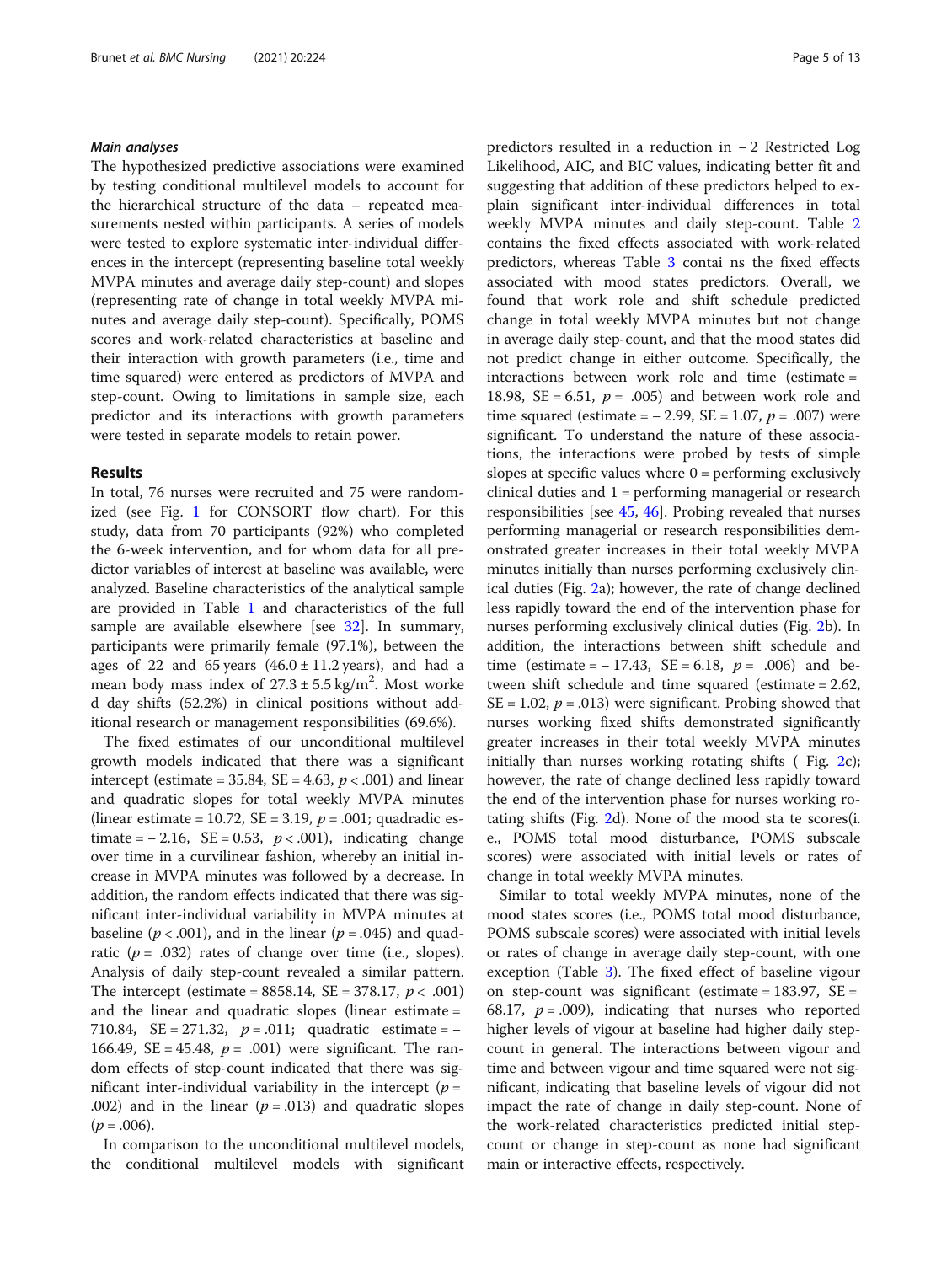<span id="page-5-0"></span>

#### **Discussion**

Strong evidence suggests that low levels of PA increases the likelihood of poor physical and mental health and diminished wellbeing [\[10](#page-11-0), [11](#page-11-0)]. Many nurses do not meet current PA guidelines [[3\]](#page-11-0). Thus, efforts to promote regular PA among nurses are warranted. We delivered a web-based worksite intervention and previously demonstrated that it was effective at increasing nurses' total weekly MVPA minutes and average daily step-count; however, the effects of the intervention were short-lived [[32\]](#page-12-0). In this article, analysis using multilevel modelling allowed us to detect significant variability between nurses' responses to the intervention and, in turn, to

explore predictors that may explain some of this variability. On the basis of previous research involving nurses [\[22](#page-12-0), [23](#page-12-0)], we hypothesized that certain job characteristics (i.e., non-clinical role, fewer hours worked per week, a fixed shift schedule, shorter shift length) and better general mood states would predict greater increases in MVPA minutes and step-count during the intervention. We found that work r ole and shift schedule predicted change in total weekly MVPA minutes but not change in average daily step-count, and that the mood states did not predict change in either outcome. These findings enrich the conclusions derived in Reed et al. [\[32\]](#page-12-0) and suggest several considerations for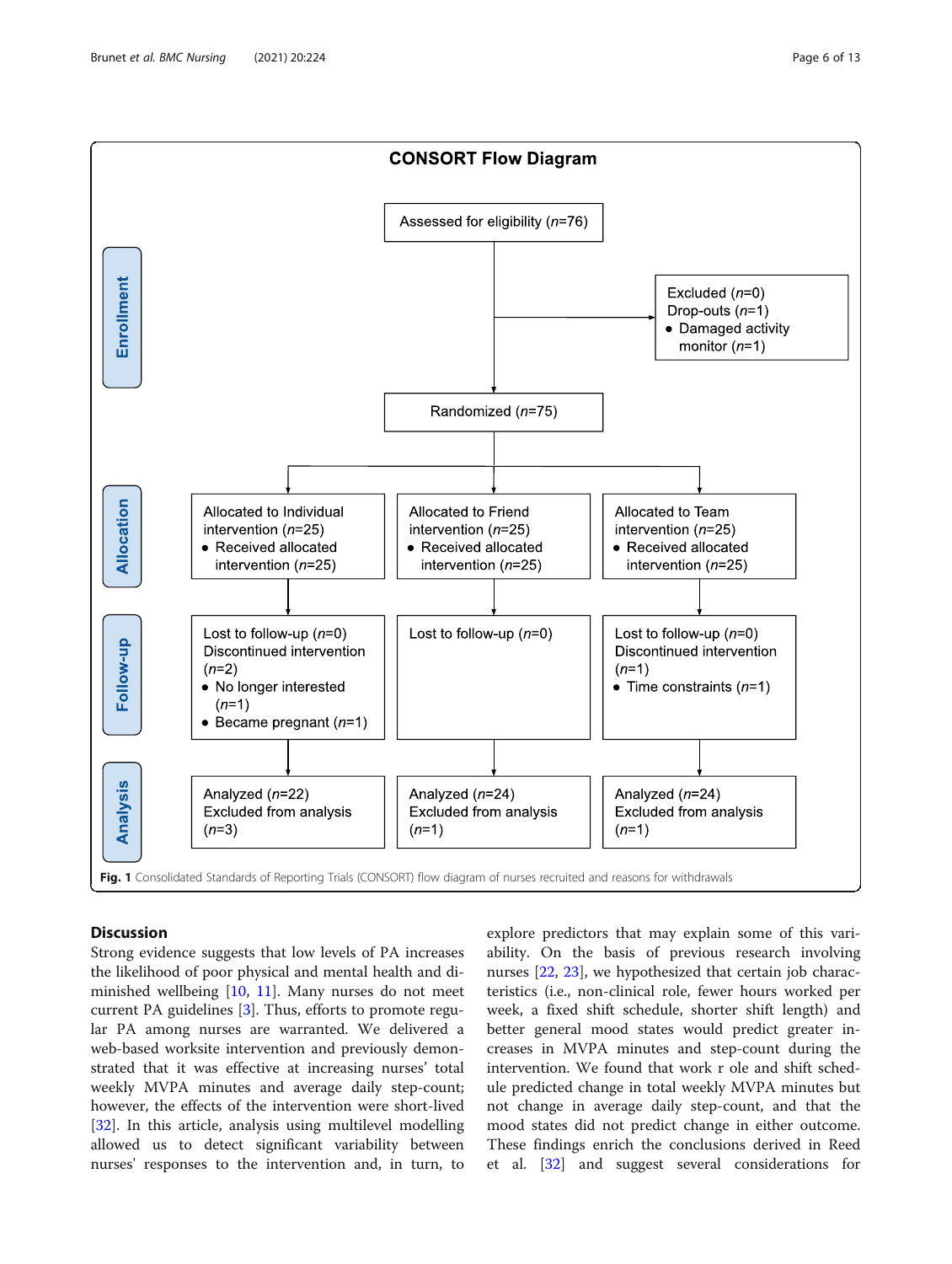<span id="page-6-0"></span>**Table 1** Participant characteristics at baseline ( $n = 70$ )

| <b>Characteristics</b>                                                               | Values          |
|--------------------------------------------------------------------------------------|-----------------|
| Demographics [mean (SD)]                                                             |                 |
| Age [mean years (SD)]                                                                | 46.1 (11.2)     |
| Body mass index [mean kg/m <sup>2</sup> (SD)]                                        | 27.3 (5.5)      |
| Female $[n (%)]$                                                                     | 68 (97.1)       |
| Work role [n (%)]                                                                    |                 |
| Clinical                                                                             | 48 (69.6)       |
| Research                                                                             | 3(4.3)          |
| Research $+$ clinical                                                                | 3(4.3)          |
| Managerial                                                                           | 9(13.0)         |
| Managerial + clinical                                                                | 6(8.7)          |
| Shift schedule [n (%)]                                                               |                 |
| Days only (fixed)                                                                    | 37 (52.9)       |
| Nights only (fixed)                                                                  | 5(7.1)          |
| Rotating                                                                             | 28 (40.0)       |
| Shift length [n (%)]                                                                 |                 |
| 8h                                                                                   | 30 (42.9)       |
| 12h                                                                                  | 32 (45.7)       |
| Mixed                                                                                | 8 (11.4)        |
| Hours worked per week [mean (SD)]                                                    | 36.2(8.6)       |
| Baseline mood states [mean (SD)]                                                     |                 |
| Tension                                                                              | 7.4(5.7)        |
| Depression                                                                           | 6.2(7.6)        |
| Anger                                                                                | 5.8(6.6)        |
| Fatigue                                                                              | 7.7(5.5)        |
| Confusion                                                                            | 4.8(4.0)        |
| Vigour                                                                               | 15.0(5.6)       |
| Total mood disturbance                                                               | 16.9 (30.0)     |
| Total weekly moderate-to-vigorous intensity physical activity minutes<br>[mean (SD)] |                 |
| Baseline (Week 0)                                                                    | 29.0 (50.0)     |
| Post-intervention (Week 6)                                                           | 24.2 (43.1)     |
| Average daily step-count [mean (SD)]                                                 |                 |
| Baseline (Week 0)                                                                    | 9062.9 (3499.9) |
|                                                                                      |                 |

developing and tailoring interventions to promote PA, reflecting the diverse needs of nurses.

Post-intervention (Week 6) 6679.2 (5472.0)

Consistent with previous cross-sectional work [\[3](#page-11-0), [16](#page-11-0)], certain work-related characteristics (i.e., r ole and shift schedule) predicted nurses' responses to our intervention in terms of their MVPA behaviour. These findings highlight that nurses are a heterogenous population, and that interventions designed to promote PA behaviour may differentially affect nurses' MVPA behaviour based on their working environments. Nurses working in roles with managerial or research responsibilities and those working a fixed shift schedule showed a curvilinear change trajectory, whereby an initial increase in total weekly MVPA minutes was followed by a progressive decrease. In contrast, nurses working in clinical roles and rotating shifts showed little to no change in total weekly MVPA minutes in response to the intervention. The lack of effect of the intervention on total weekly MVPA minutes among such nurses may be attributable to the inherent challenges and pressures associated with these roles. To speculate, nurses working in clinical roles are more involved in-patient care, may have comparatively more physically demanding work, higher levels of light intensity occupational PA [\[47\]](#page-12-0), and less flexibility to perform self-care activities during their shifts in comparison to nurses performing managerial or research tasks. These factors may contribute to physical health issues (e.g., back pain or musculoskeletal disorders [\[48](#page-12-0)]), and to stress or emotional distress [[8](#page-11-0), [49](#page-12-0)], which could make it more difficult for them to increase their participation in MVPA both at work and across other settings. Nurses working rotating schedules may similarly face constraints that could lead to lower PA levels and poorer response to PA interventions. Irregular shift work can lead to feelings of time scarcity and constraints, social disruption, and psychological distress [[50](#page-12-0)–[52](#page-12-0)]. Nurses working rotating shifts may also experience reduced sleep duration when working night shifts [[53](#page-12-0)], and lower availability of PA resources due to schedules that are asynchronous with the majority of society, resulting in challenges when attempting to establish routines that support PA engagement. Considering that clinical nurses perform a critical service to society on an around-theclock basis, research is needed to understand how to ease the disruptive nature of clinical and rotating shift work among nurses, in order to enhance their PA behaviour and overall health.

In contrast to total weekly MVPA minutes, our analyses revealed that these same variables (i.e., work role and shift schedule) were not significantly associated with the observed changes in nurses' average daily step-count. This is promising as it suggests, based on the overall changes observed, that the intervention did have some impact for all nurses regardless of the work situation, and that promoting light PA may be a viable alternative particularly for nurses who find it challenging to engage in recommended levels of weekly MVPA. Average daily step-count reflects all intensities of PA, including light activities that transcend the full spectrum of PA domains (i.e., transportation, housework, occupational and leisure activities). Although the current Canadian and international PA guidelines recommend that people accumulate at least 150 minutes of MVPA per week [\[41,](#page-12-0) [42](#page-12-0)], increasing evidence highlights that reducing sedentary behaviour and increasing light intensity PA may also have important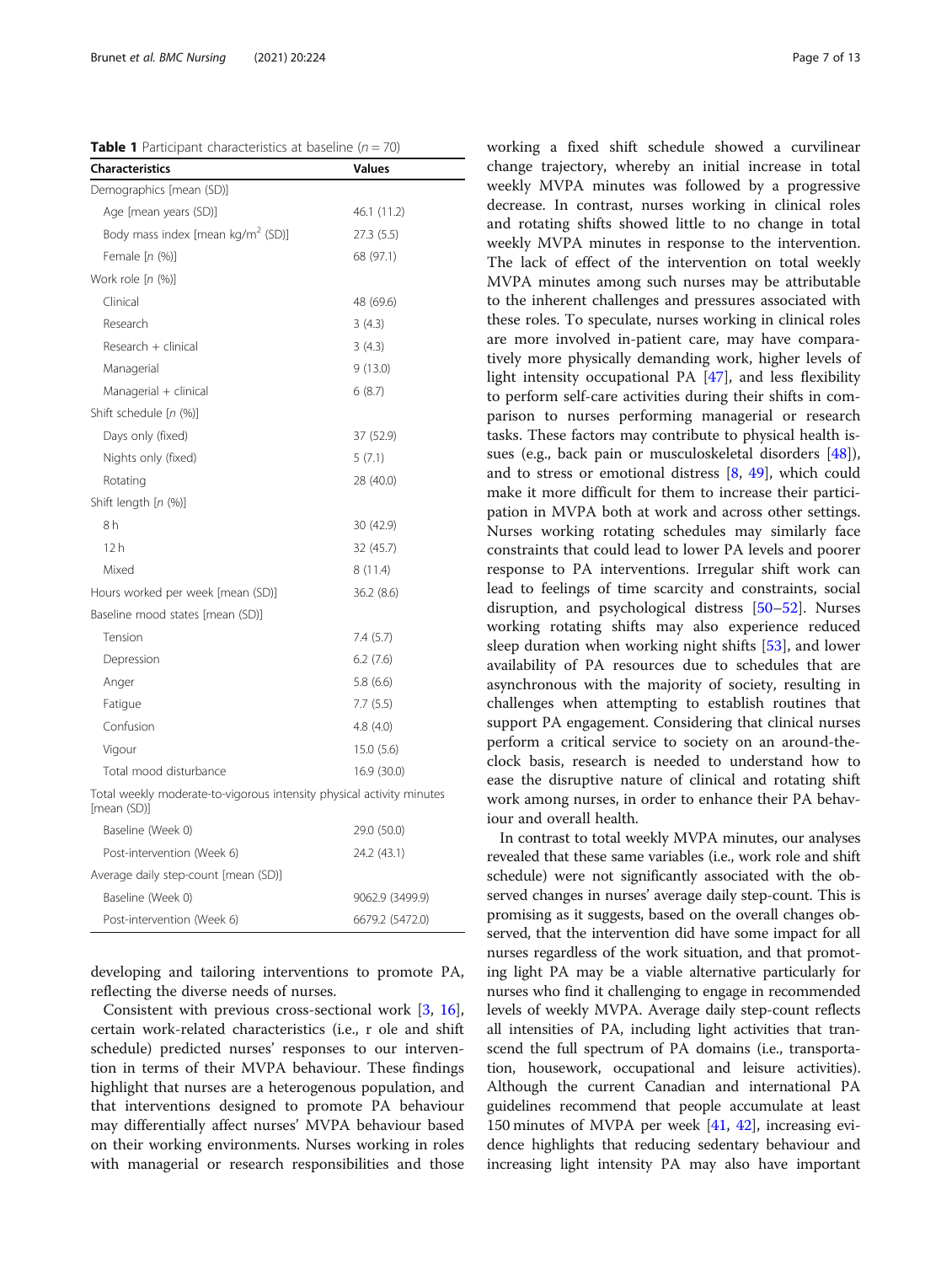#### <span id="page-7-0"></span>Table 2 Fixed effects and fit statistics for multilevel growth models with work-related characteristics as predictors

|                                  | Model 1                       | Model 2                       | Model 3                       | Model 4                       |
|----------------------------------|-------------------------------|-------------------------------|-------------------------------|-------------------------------|
| <b>Total weekly MVPA minutes</b> |                               |                               |                               |                               |
| Intercept                        | 35.85 $(4.64)$ <sup>†</sup>   | 34.24 $(6.87)$ <sup>†</sup>   | 32.02 $(6.02)^+$              | 38.92 $(5.61)$ <sup>†</sup>   |
| Time                             | 10.76 (3.21)**                | 16.46 (4.60)**                | $17.63$ $(3.89)$ <sup>+</sup> | 4.77 (3.64)                   |
| Time squared                     | $-2.16(0.53)^{+}$             | $-3.08$ $(0.76)^{+}$          | $-3.19(0.64)^{\dagger}$       | $-1.21(0.60)$ *               |
| Hours                            | $-0.44(0.54)$                 |                               |                               |                               |
| Hours*time                       | $-0.08(0.39)$                 |                               |                               |                               |
| Hours*time squared               | 0.02(0.06)                    |                               |                               |                               |
| Shift length                     |                               | 2.89(9.36)                    |                               |                               |
| Shift length*time                |                               | $-10.80(6.31)$                |                               |                               |
| Shift length*time squared        |                               | 1.75 (1.05)                   |                               |                               |
| Shift schedule                   |                               |                               | 9.48 (9.59)                   |                               |
| Shift schedule*time              |                               |                               | $-17.43(6.18)$ **             |                               |
| Shift schedule*time squared      |                               |                               | $2.62$ (1.02)*                |                               |
| Role                             |                               |                               |                               | $-9.94(10.11)$                |
| Role*time                        |                               |                               |                               | 18.98 (6.51)**                |
| Role*time squared                |                               |                               |                               | $-2.99(1.07)$ **              |
| Goodness of fit                  |                               |                               |                               |                               |
| $-2LL$                           | 4700.008                      | 4681.183                      | 4676.194                      | 4676.361                      |
| <b>AIC</b>                       | 4714.008                      | 4695.183                      | 4690.194                      | 4690.361                      |
| <b>BIC</b>                       | 4742.987                      | 4724.162                      | 4719.173                      | 4719.340                      |
| Average daily step-count         |                               |                               |                               |                               |
| Intercept                        | 8853.97 (379.25) <sup>†</sup> | 8435.45 (550.29) <sup>†</sup> | 8594.26 (482.24) <sup>†</sup> | 9264.44 (449.61) <sup>†</sup> |
| Time                             | 714.68 (273.37)*              | 796.15 (395.87)*              | 691.27 (349.16)               | 497.86 (326.38)               |
| Time squared                     | $-166.94(45.84)$ **           | $-183.46(66.32)$ **           | $-154.38(58.50)$ **           | $-128.40(54.65)$ *            |
| Hours                            | $-35.03(44.43)$               |                               |                               |                               |
| Hours*time                       | $-5.60(32.82)$                |                               |                               |                               |
| Hours*time squared               | 0.20(5.51)                    |                               |                               |                               |
| Shift length                     |                               | 799.73 (756.92)               |                               |                               |
| Shift length*time                |                               | $-160.21(547.04)$             |                               |                               |
| Shift length*time squared        |                               | 32.07 (91.68)                 |                               |                               |
| Shift schedule                   |                               |                               | 688.86 (779.17)               |                               |
| Shift schedule*time              |                               |                               | 47.44 (561.28)                |                               |
| Shift schedule*time squared      |                               |                               | $-30.77(94.00)$               |                               |
| Role                             |                               |                               |                               | $-1313.1824(808.30)$          |
| Role*time                        |                               |                               |                               | 684.99 (583.72)               |
| Role*time squared                |                               |                               |                               | $-122.26(97.69)$              |
| Goodness of fit                  |                               |                               |                               |                               |
| $-2LL$                           | 8830.008                      | 8813.162                      | 8812.931                      | 8810.698                      |
| AIC                              | 8844.008                      | 8827.162                      | 9926.931                      | 8824.698                      |
| BIC                              | 8872.988                      | 8856.142                      | 8855.911                      | 8853.677                      |

*MVPA* moderate-to-vigorous intensity physical activity, Hours hours worked per week, −2LL −2 Restricted Log Likelihood, AIC Aikaike's Information Criterion, BIC<br>Bayesian Information Criterion<br>\*p < .05, \*\*p < .01, <sup>†</sup>p <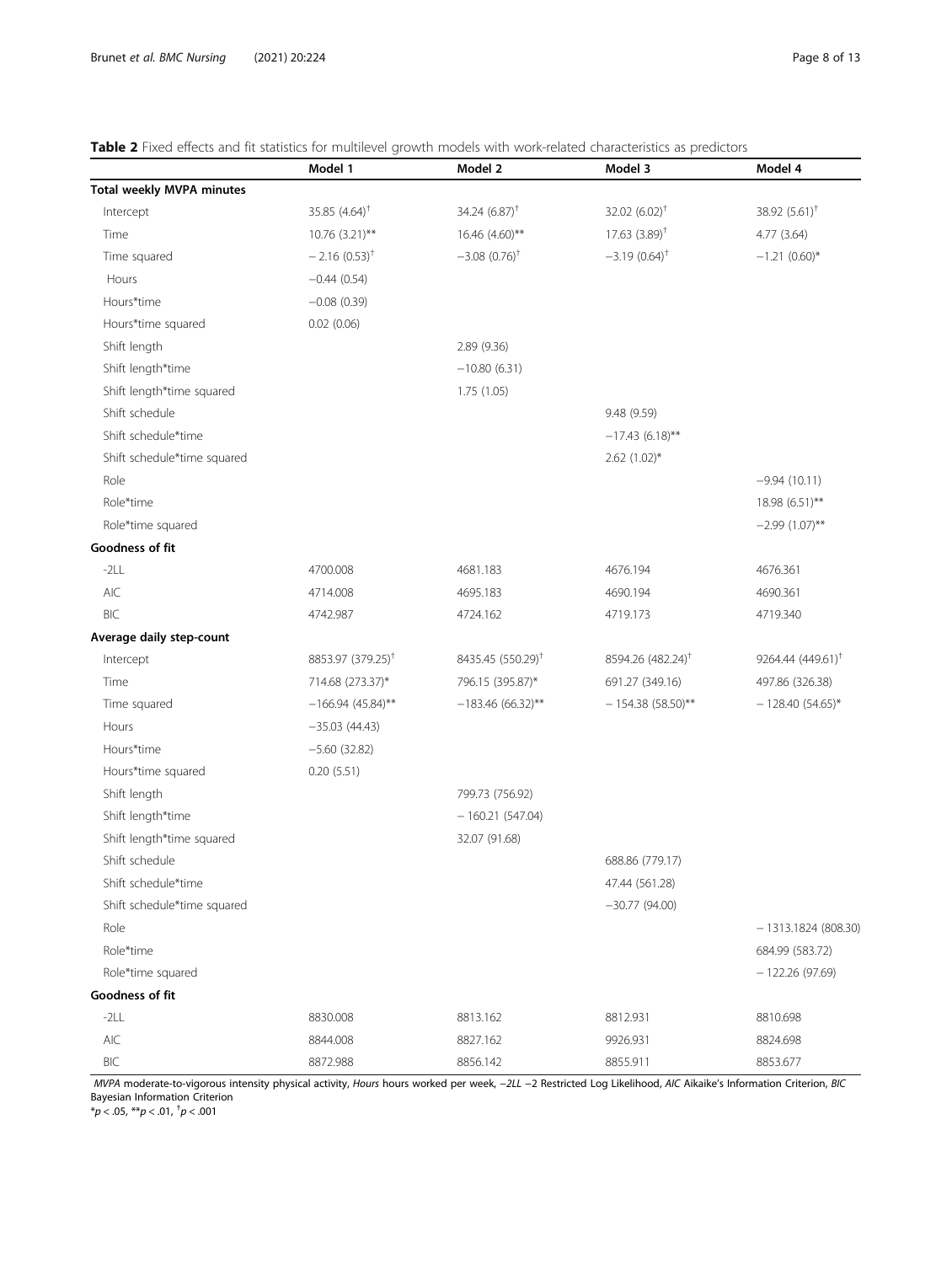#### <span id="page-8-0"></span>Table 3 Fixed effects and fit statistics for multilevel growth models with mood states as predictors

| <b>Thread eneces and ne statistics for manuever grower models with mood states as predictors</b> | Model 1                    | Model 2                    | Model 3                     | Model 4                             | Model 5                    | Model 6                     | Model 7                    |
|--------------------------------------------------------------------------------------------------|----------------------------|----------------------------|-----------------------------|-------------------------------------|----------------------------|-----------------------------|----------------------------|
| <b>Total weekly MVPA minutes</b>                                                                 |                            |                            |                             |                                     |                            |                             |                            |
| Intercept                                                                                        | 36.22 $(4.69)^{\dagger}$   | 36.33 $(4.71)^{+}$         | 36.29 $(4.71)$ <sup>†</sup> | 36.07 $(4.73)^{+}$                  | 36.17 $(4.67)^{+}$         | 36.42 $(4.69)$ <sup>†</sup> | 36.29 $(4.71)^{+}$         |
| Time                                                                                             | 10.96 (3.26)**             | 10.98 (3.25)**             | 10.99 (3.23)**              | $10.92 (3.24)$ **                   | $11.05$ $(3.25)$ **        | 10.76 (3.24)**              | 10.98 (3.25)**             |
| Time squared                                                                                     | $-2.20(0.54)^{\dagger}$    | $-2.20(0.54)^{\dagger}$    | $-2.21(0.53)^{+}$           | $-2.19(0.53)^{+}$                   | $-2.21$ $(0.54)^{\dagger}$ | $-2.17(0.53)^{+}$           | $-2.20(0.54)$ <sup>†</sup> |
| Tension                                                                                          | 0.65(0.90)                 |                            |                             |                                     |                            |                             |                            |
| Tension*time                                                                                     | $-0.11(0.63)$              |                            |                             |                                     |                            |                             |                            |
| Tension*time squared                                                                             | $-0.00(0.10)$              |                            |                             |                                     |                            |                             |                            |
| Depression                                                                                       |                            | $-0.01(0.69)$              |                             |                                     |                            |                             |                            |
| Depression*time                                                                                  |                            | $-0.14(0.48)$              |                             |                                     |                            |                             |                            |
| Depression*time<br>squared                                                                       |                            | 0.01(0.08)                 |                             |                                     |                            |                             |                            |
| Anger                                                                                            |                            |                            | 0.21(0.77)                  |                                     |                            |                             |                            |
| Anger*time                                                                                       |                            |                            | $-0.54(0.53)$               |                                     |                            |                             |                            |
| Anger*time squared                                                                               |                            |                            | 0.09(0.09)                  |                                     |                            |                             |                            |
| Fatigue                                                                                          |                            |                            |                             | 0.24(0.92)                          |                            |                             |                            |
| Fatigue*time                                                                                     |                            |                            |                             | 0.44(0.63)                          |                            |                             |                            |
| Fatigue*time squared                                                                             |                            |                            |                             | $-0.09(0.10)$                       |                            |                             |                            |
| Confusion                                                                                        |                            |                            |                             |                                     | 1.40(1.27)                 |                             |                            |
| Confusion*time                                                                                   |                            |                            |                             |                                     | $-5.56(0.90)$              |                             |                            |
| Confusion*time<br>squared                                                                        |                            |                            |                             |                                     | 0.07(0.15)                 |                             |                            |
| Vigour                                                                                           |                            |                            |                             |                                     |                            | 0.53(0.88)                  |                            |
| Vigour*time                                                                                      |                            |                            |                             |                                     |                            | 0.59(0.60)                  |                            |
| Vigour*time squared                                                                              |                            |                            |                             |                                     |                            | $-0.09(0.10)$               |                            |
| <b>TMD</b>                                                                                       |                            |                            |                             |                                     |                            |                             | 0.04(0.17)                 |
| TMD*time                                                                                         |                            |                            |                             |                                     |                            |                             | $-0.03(0.12)$              |
| TMD*time squared                                                                                 |                            |                            |                             |                                     |                            |                             | 0.00(0.19)                 |
| Goodness of fit                                                                                  |                            |                            |                             |                                     |                            |                             |                            |
| $-2LL$                                                                                           | 4532.575                   | 4634.343                   | 4633.189                    | 4630.450                            | 4629.813                   | 4628.514                    | 4642.996                   |
| <b>AIC</b>                                                                                       | 4646.575                   | 4648.343                   | 4647.189                    | 4644.450                            | 4643.813                   | 4642.514                    | 4656.996                   |
| <b>BIC</b>                                                                                       | 4675.448                   | 4677.216                   | 4676.062                    | 4673.323                            | 4672.686                   | 4671.387                    | 4685.869                   |
| Average daily step-count                                                                         |                            |                            |                             |                                     |                            |                             |                            |
| Intercept                                                                                        | 8842.10<br>$(386.43)^{+}$  | 8848.16<br>$(384.23)^{T}$  | 8845.54<br>$(386.53)^{+}$   | 8854.70<br>$(386.82)^{+}$           | 8843.07<br>$(385.37)^{+}$  | 8911.60<br>$(365.04)^{+}$   | 8849.25<br>$(384.58)^{+}$  |
| Time                                                                                             | 734.24<br>$(276.17)^*$     | 737.43<br>$(275.47)$ **    | 739.45<br>$(275.67)$ **     | 732.88<br>$(273.55)$ **             | 733.87<br>$(275.92)^*$     | 690.32 (276.58)*            | 735.00<br>$(275.07)^*$     |
| Time squared                                                                                     | $-170.16$<br>$(46.23)^{+}$ | $-170.58$<br>$(45.98)^{+}$ | $-171.44$<br>$(46.25)^{+}$  | $-167.20$<br>$(45.89)$ <sup>†</sup> | $-170.02$<br>$(46.11)^{+}$ | $-161.99$<br>$(46.20)$ **   | $-170.14$<br>$(45.90)^{+}$ |
| Tension                                                                                          | 22.05 (73.71)              |                            |                             |                                     |                            |                             |                            |
| Tension*time                                                                                     | 16.12 (53.38)              |                            |                             |                                     |                            |                             |                            |
| Tension*time squared                                                                             | $-4.30(8.95)$              |                            |                             |                                     |                            |                             |                            |
| Depression                                                                                       |                            | $-50.56(56.46)$            |                             |                                     |                            |                             |                            |
| Depression*time                                                                                  |                            | 22.41 (40.69)              |                             |                                     |                            |                             |                            |
| Depression*time<br>squared                                                                       |                            | $-6.17(6.79)$              |                             |                                     |                            |                             |                            |
| Anger                                                                                            |                            |                            | 8.80 (63.36)                |                                     |                            |                             |                            |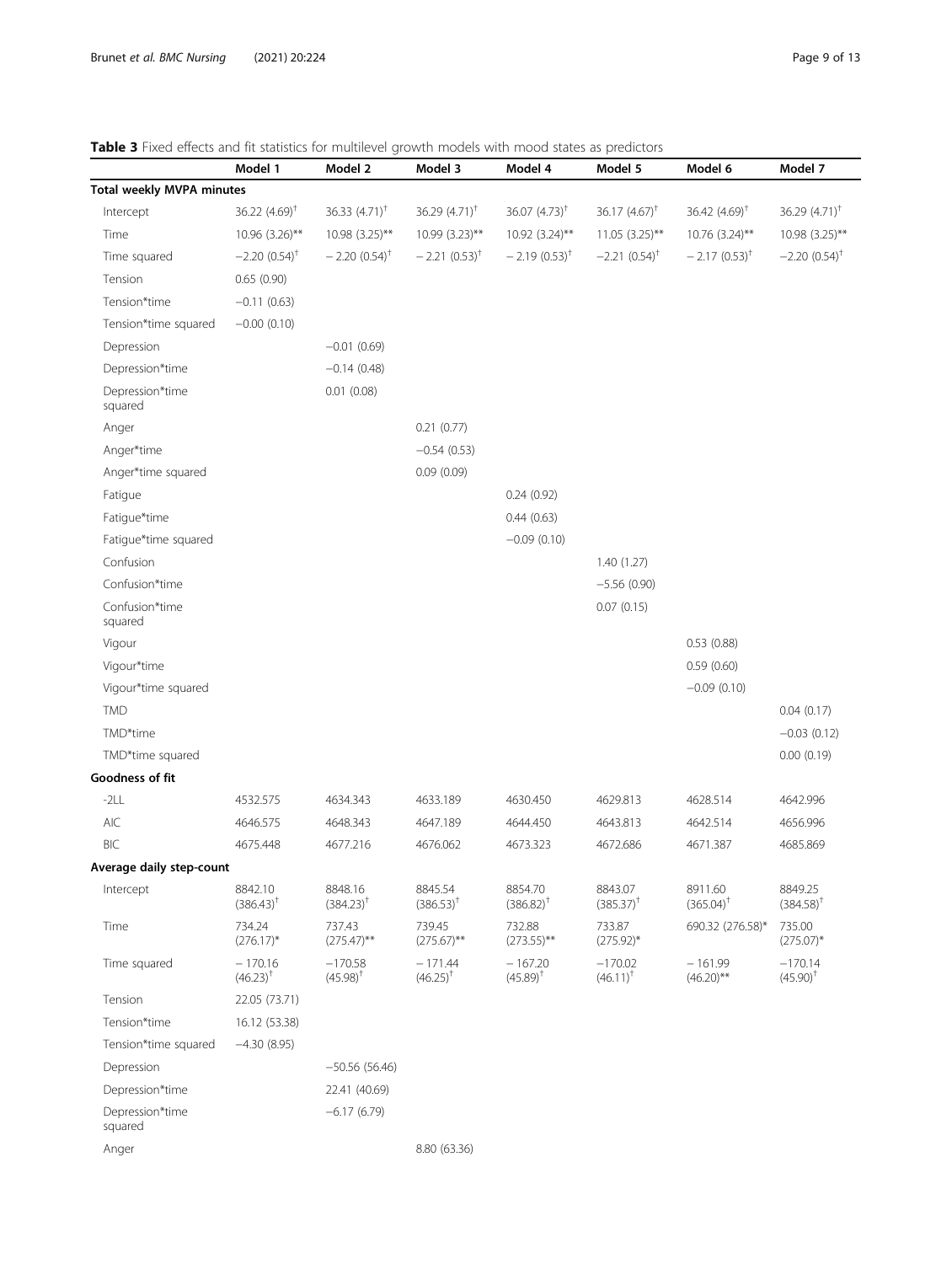|  |  | Table 3 Fixed effects and fit statistics for multilevel growth models with mood states as predictors (Continued) |  |  |  |
|--|--|------------------------------------------------------------------------------------------------------------------|--|--|--|
|  |  |                                                                                                                  |  |  |  |

|                           | Model 1  | Model 2  | Model 3         | Model 4        | Model 5        | Model 6             | Model 7         |
|---------------------------|----------|----------|-----------------|----------------|----------------|---------------------|-----------------|
| Anger*time                |          |          | $-18.48(45.05)$ |                |                |                     |                 |
| Anger*time squared        |          |          | 1.35(7.55)      |                |                |                     |                 |
| Fatigue                   |          |          |                 | $-7.12(74.84)$ |                |                     |                 |
| Fatigue*time              |          |          |                 | 56.34 (52.81)  |                |                     |                 |
| Fatigue*time squared      |          |          |                 | $-11.45(8.86)$ |                |                     |                 |
| Confusion                 |          |          |                 |                | 66.72 (105.10) |                     |                 |
| Confusion*time            |          |          |                 |                | 27.84 (76.41)  |                     |                 |
| Confusion*time<br>squared |          |          |                 |                | $-8.97(12.78)$ |                     |                 |
| Vigour                    |          |          |                 |                |                | $183.97(68.17)^{+}$ |                 |
| Vigour*time               |          |          |                 |                |                | $-14.74(51.50)$     |                 |
| Vigour*time squared       |          |          |                 |                |                | 5.67(8.60)          |                 |
| <b>TMD</b>                |          |          |                 |                |                |                     | $-11.23(13.55)$ |
| TMD*time                  |          |          |                 |                |                |                     | 7.01 (9.76)     |
| TMD*time squared          |          |          |                 |                |                |                     | $-1.69(1.63)$   |
| Goodness of fit           |          |          |                 |                |                |                     |                 |
| $-2LL$                    | 8701.030 | 8699.874 | 8701.851        | 8694.425       | 8697.434       | 8684.503            | 8708.974        |
| <b>AIC</b>                | 8715.030 | 8713.874 | 8715.951        | 8708.425       | 8711.434       | 8598.503            | 8722.974        |
| <b>BIC</b>                | 8743.902 | 8742.747 | 8744.724        | 8737.298       | 8740.307       | 8727.375            | 8751.847        |

MVPA moderate-to-vigorous intensity physical activity, TMD total mood disturbances, -2LL -2 Restricted Log Likelihood, AIC Aikaike's Information Criterion, BIC Bayesian Information Criterion

\* $p < .05,$  \*\* $p < .01,$   $^{\dagger}p < .001$ 

health benefits [[54](#page-12-0)–[56\]](#page-12-0), even when accounting for differences in levels of MVPA [[57](#page-12-0)]. It is possible that peo ple w ho face challenges incorporating MVPA into their daily life could benefit by replacing sedentary behaviour with light PA [\[58\]](#page-12-0). Thus, research to develop and test in terventions aimed at increasing light PA and reducing sedentary behaviour among nurses, in addition to promoting weekly MVPA, is important.

Contrary to our hypothes es, baseline mood states were not associated with change in total weekly MVPA minutes or change in average daily step-count during the intervention. Our prediction arose from the perspective that more positive affective states, in general, afford people the emotional and cognitive resources required to engage in activities that support personal growth [[59](#page-12-0), [60\]](#page-12-0), which may include PA. It is also possible that low mood may inhibit engagement in PA behaviour as preoccupation with negative feelings could diminish interest in normally enjoyable activities (e.g., socializing, reading, PA), or prompt more immediate forms of gratification [[61\]](#page-12-0). An examination of the affect-PA literature reveals two possible explanations for our non-significant findings. First, general affective states may interact with individual expectancies regarding PA (i.e., whether a person expects PA to improve or dampen their mood). Previous research has shown that affective states during exercise, which may form the basis of individual expectancies, are

strong predictors of future PA behaviour [\[25](#page-12-0), [62,](#page-12-0) [63\]](#page-12-0). If this is the case, it is reasonable to assume that individual affective states may vary in their ability to predict individual levels of PA. Second, incidental affective states as a predictor of PA may be time sensitive. Of the few studies that have examined incidental mood states (unrelated to PA) as predictors of PA, significant associations were found between more positive moods and subsequent same day PA [\[27](#page-12-0), [28](#page-12-0), [64\]](#page-12-0). It is possible that POMS, employed as a measure of incidental mood at baseline in the present study, is too global to be a significant predictor of change in PA during a 6-week intervention. The relationship between affect and change in PA during an intervention remains a research question that requires a more nuanced approach and recruitment of a sample that has a greater range of affective state scores.

#### Limitations

Our findings should be interpreted in light of the study limitations. Participants were self-selected; nurses who were more motivated to become physically active, or who were healthier and valued PA may have been more likely to volunteer for the study, potentially inflating the effects of the intervention. Second, only observations of PA levels at baseline and during the intervention were considered; follow-up data would be required to determine the long-term effects of the intervention. Third,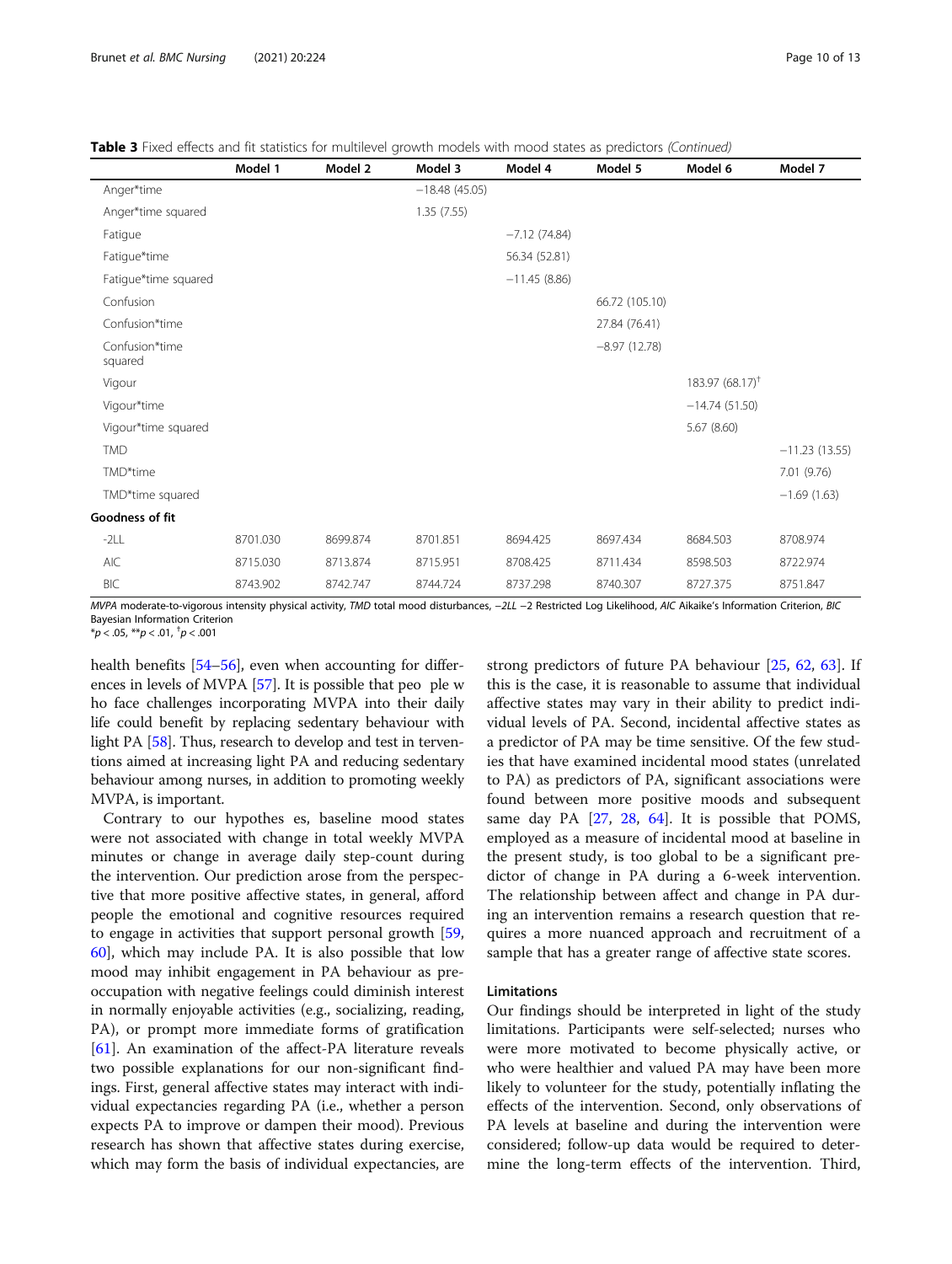<span id="page-10-0"></span>

the study was conducted at a single tertiary care cardiovascular treatment center, and the unique characteristics of this workplace may limit the generalizability of our findings to nurses working in various departments at other hospitals. Larger, multi-center trials of interventions are warranted to further examine the role of shift work and clinical responsibilities on PA behaviour change in nurses. Fourth, this study did not include a comparison or control group. Finally, due to limitations in sample size, all predictors were tested in separate conditional growth models. Comparisons about the relative influence of significant findings should be made with caution.

#### Conclusion

Nurses are an important part of the healthcare system, yet through the performance of their duties many sacrifice their own health. Regular PA has been shown to offset some of the negative health consequences associated with nursing, but PA levels among nurses remain low [[3](#page-11-0), [14](#page-11-0)–[16](#page-11-0)], and interventions to promote PA behaviour among nurses are scarce  $[21]$  $[21]$ . Our study contributes to

the literature demonstrating that a simple intervention can lead to increases in total weekly MVPA minutes and average daily step-count among nurses. Our findings highlight that nurses are a diverse population and that differences in the demands of their jobs can have implications of the effectiveness of PA promotion efforts. It is important to account for work-related characteristics and to involve nurses when developing, implementing, and evaluating interventions that can lead to longerlasting increases in PA levels to enhance mental and physical health in a critically important population.

#### Applying research to occupational health practice

A secondary analysis of a three-arm randomized controlled trial was performed to explore whether workrelated characteristics and general mood states predicted changes in MVPA and step-count among 70 nurses participating in a web-based worksite PA challenge. When compared to nurses working fixed schedules and performing a combination of clinical, managerial and research duties, those working rotating shifts and performing only clinical work showed smaller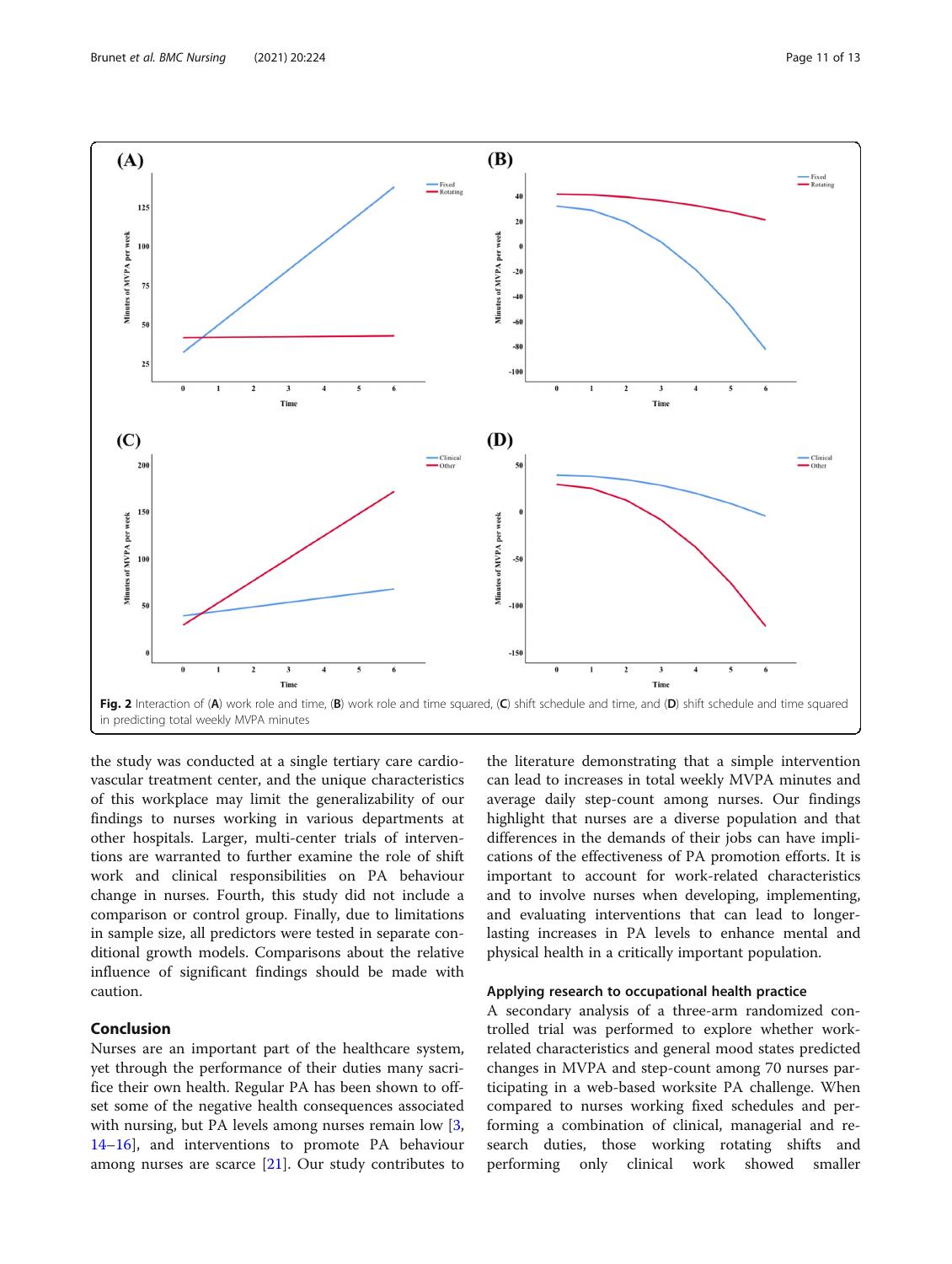<span id="page-11-0"></span>improvements in MVPA. These findings suggest that work-related characteristics impact nurses' respons es to a PA intervention delivered in the workplace, and highlight the need to collaborate with nurses when designing and implementing PA interventions in order to better understand and overcome common work-related barriers to PA (i.e., schedules, work roles).

#### Abbreviations

-2LL: -2 Restricted Log Likelihood; AIC: Aikaike's Information Criterion; BIC: Bayesian Information Criterion; MVPA: Moderate-to-vigorous intensity physical activity; PA: Physical activity; POMS: Profile of Mood States; RCT: Randomized controlled trial; REML: Restricted Maximum Likelihood

#### Supplementary Information

The online version contains supplementary material available at [https://doi.](https://doi.org/10.1186/s12912-021-00739-4) [org/10.1186/s12912-021-00739-4.](https://doi.org/10.1186/s12912-021-00739-4)

#### Addition al file 1.

#### Acknowledgements

We would like to thank the nurses who volunteered to participate in this trial, and the staff at the University of Ottawa Heart Institute for their support in its execution. JB is supported by a Tier 2 Canada Research Chair in Physical Activity Promotion for Cancer Prevention and Survivorship. JLR is supported by a New Investigator Award in Clinical Rehabilitation from the Canadian Institutes of Health Research.

#### Role of funder

The funder had no role in the review design, data collection and analysis, decision to publish, or preparation of this manuscript.

#### Authors' contributions

JB: Conceptualized the work; lead data analysis and interpretation; drafted the work; provided final approval of the version to be published. MB: Assisted with analysis data and interpretation; revised the work critically for important intellectual content; provided final approval of the version to be published. HT: Revised the work critically for important intellectual content; provided final approval of the version to be published. AP: Revised the work critically for important intellectual content; provided final approval of the version to be published. RR: Revised the work critically for important intellectual content; provided final approval of the version to be published. JR: Contributed to the conception of the work; oversaw trial execution; revised the work critically for important intellectual content; provided final approval of the version to be published.

#### Funding

Funding was provided by the University of Ottawa Heart Institute to purchase the equipment required for this trial.

#### Availability of data and materials

Researchers may request access to a de-identified database containing workrelated characteristics, general mood states, and outcome variables (i.e., total weekly moderate-to-vigorous intensity physical activity and average daily step-count) used for analysis; however, access is contingent on Institutional Review Board approval.

#### Declarations

#### Ethics approval and consent to participate

Approval was granted by the University of Ottawa Heart Institute Research Ethics Board (Protocol No. 20130429). Written informed consent was obtained from all participants.

#### Consent for publication

Not applicable.

The authors declare that they have no known conflicts of interest.

#### Author details

<sup>1</sup>School of Human Kinetics, University of Ottawa, 125 University Private, Montpetit Hall, Room 339, Ottawa, ON K1N 6N5, Canada. <sup>2</sup>Institut du savoir de l'Hôpital Montfort (ISM), Hôpital Montfort, 713 Montreal Road, Ottawa, Ontario, Canada. <sup>3</sup> Cancer Therapeutic Program, Ottawa Hospital Research Institute (OHRI), 725 Parkdale Avenue, Ottawa, Ontario, Canada. <sup>4</sup> Division of Cardiac Prevention and Rehabilitation, University of Ottawa Heart Institute, 40 Ruskin Street, Ottawa, Ontario, Canada. <sup>5</sup> Faculty of Medicine, University of Ottawa, 451 Smyth Road, Roger Guidon Hall, Ottawa, Ontario, Canada.

#### Received: 3 November 2020 Accepted: 17 October 2021 Published online: 09 November 2021

#### References

- 1. Ratner PA, Sawatzky R. Health status, preventive behaviour and risk factors among female nurses. Health Rep. 2009;20(3):53–61.
- 2. Reed JL, Prince SA, Pipe AL, Attallah S, Adamo KB, Tulloch HE, et al. Influence of the workplace on physical activity and cardiometabolic health: results of the multi-Centre cross-sectional Champlain nurses' study. Int J Nurs Stud. 2018;81:49–60.
- 3. Shields M, Wilkins K. Findings from the 2005 National Survey of the work and health of nurses. Ottawa: Statistics Canada; 2006.
- 4. Letvak S, Ruhm CJ, McCoy T. Depression in hospital-employed nurses. Clin Nurse Spec. 2012;26(3):177–82.
- 5. Bourbonnais R, Comeau M, Vézina M. Job strain and evolution of mental health among nurses. J Occup Health Psychol. 1999;4(2):95–107.
- 6. Lambert VA, Lambert CE, Ito M. Workplace stressors, ways of coping and demographic characteristics as predictors of physical and mental health of Japanese hospital nurses. Int J Nurs Stud. 2004;41(1):85–97.
- 7. Lim J, Bogossian F, Ahern K. Stress and coping in Australian nurses: a systematic review. Int Nurs Rev. 2010;57(1):22–31.
- 8. Lasota M. Trends in own illness or disability-related absenteeism and overtime among publicly-employed registered nurses-summary of key findings. Ottawa: Canadian Federation of Nurses Unions; 2009.
- 9. Warburton DER, Bredin SSD. Health benefits of physical activity: a systematic review of current systematic reviews. Curr Opin Cardiol. 2017;32(5):541–56.
- 10. Warburton DER, Nicol CW, Bredin SSD. Health benefits of physical activity: the evidence. CMAJ. 2006;174(6):801–9.
- 11. Lindwall M, Gerber M, Jonsdottir IH, Börjesson M, Ahlborg G. The relationships of change in physical activity with change in depression, anxiety, and burnout: a longitudinal study of swedish healthcare workers. Health Psychol. 2014;33(11):1309–18.
- 12. Toker S, Biron M. Job burnout and depression: unraveling their temporal relationship and considering the role of physical activity. J Appl Psychol. 2012;97(3):699–710.
- 13. Kaewthummanukul T, Brown KC, Weaver MT, Thomas RR. Predictors of exercise participation in female hospital nurses. J Adv Nurs. 2006;54:663–75.
- 14. Sveinsdóttir H, Gunnarsdóttir HK. Predictors of self-assessed physical and mental health of Icelandic nurses: results from a national survey. Int J Nurs Stud. 2008;45(10):1479–89.
- 15. Zapka JM, Lemon SC, Magner RP, Hale J. Lifestyle behaviours and weight among hospital-based nurses. J Nurs Manag. 2009;17(7):853–60.
- 16. Fie S, Norman IJ, While AE. The relationship between physicians' and nurses' personal physical activity habits and their health-promotion practice: a systematic review. Health Educ J. 2013;72:102–19.
- 17. Dunn AL, Andersen RE, Jakicic JM. Lifestyle physical activity interventions history, short- and long-term effects, and recommendations. Am J Prev Med. 1998;15:398–412.
- 18. Fjeldsoe B, Neuhaus M, Winkler E, Eakin E. Systematic review of maintenance of behavior change following physical activity and dietary interventions. Health Psychol. 2011;30(1):99–109.
- 19. Kahn EB, Ramsey LT, Brownson RC, Heath GW, Howze EH, Powell KE, et al. The effectiveness of interventions to increase physical activity: a systematic review. Am J Prev Med. 2002;22:73–107.
- 20. Torquati L, Pavey T, Kolbe-Alexander T, Leveritt M. Promoting diet and physical activity in nurses: a systematic review. Am J Health Promot. 2017; 31(1):19–27.